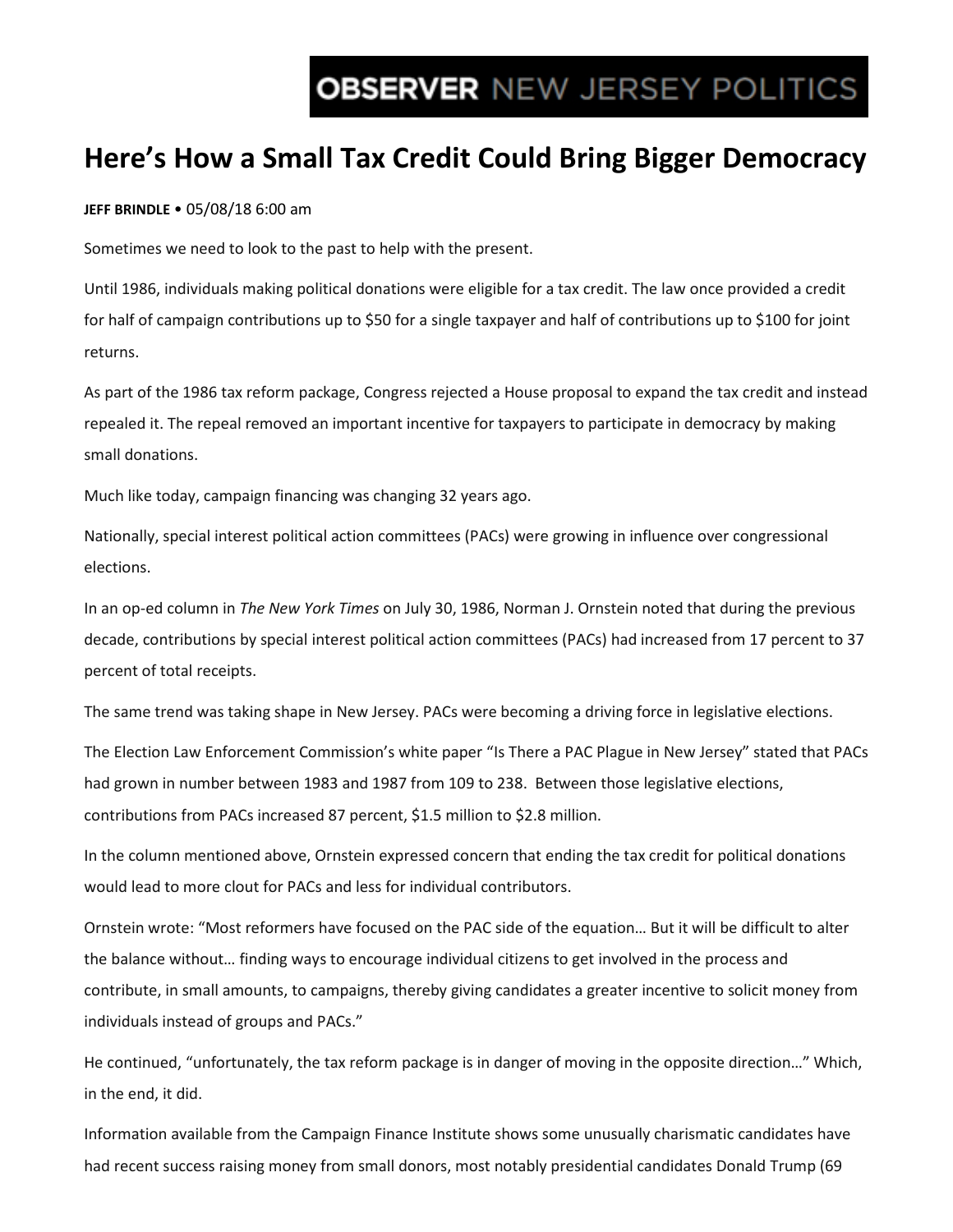percent) and Bernie Sanders (44 percent). But most candidates raise only a fraction of their war chests through small contributions.

Restoring and perhaps expanding a tax credit would help increase their clout. Especially now that history is repeating itself.

Today, instead of a PAC plague, there is a minefield of independent, often secretive, groups plaguing the electoral landscape.

The onslaught of independent group spending began in earnest following the enactment of the Bipartisan Campaign Reform Act (BCRA) in 2002. Between 2002 and 2008, two years before the United States Supreme Court ruling in *Citizens United*, independent group spending increased by over 1,000 percent.

Following *Citizens United*, spending by anonymous groups exploded.

Just like with PAC spending in the 1980s, the trend in independent group activity, which began nationally, trickled down to the states.

In New Jersey, it has become a dominant force in elections, both at the state level and increasingly at the local level of politics.

For example, between 2005 and 2007 legislative and gubernatorial elections, independent groups spending increased by an astronomical 11,458 percent. In 2005 they spent \$411,224 whereas in 2017 they spent \$47.5 million, 25 percent of total spending.

Increasingly, independent groups are dominating elections in New Jersey, more so than weakened political parties and even the candidates themselves.

The Election Law Enforcement Commission (ELEC) has put forth proposals to offset the influence of secretive groups by strengthening political parties, reforming pay-to-play and requiring registration and disclosure by independent groups.

The proposals include:

#### **Parties**

- 1. Removing political parties from pay-to-play;
- 2. Increasing contribution limits pursuant to parties;
- 3. Allowing parties to participate in gubernatorial elections;
- 4. Permitting county parties to give to each other.

#### **Pay-to-Play**

1. One state law;